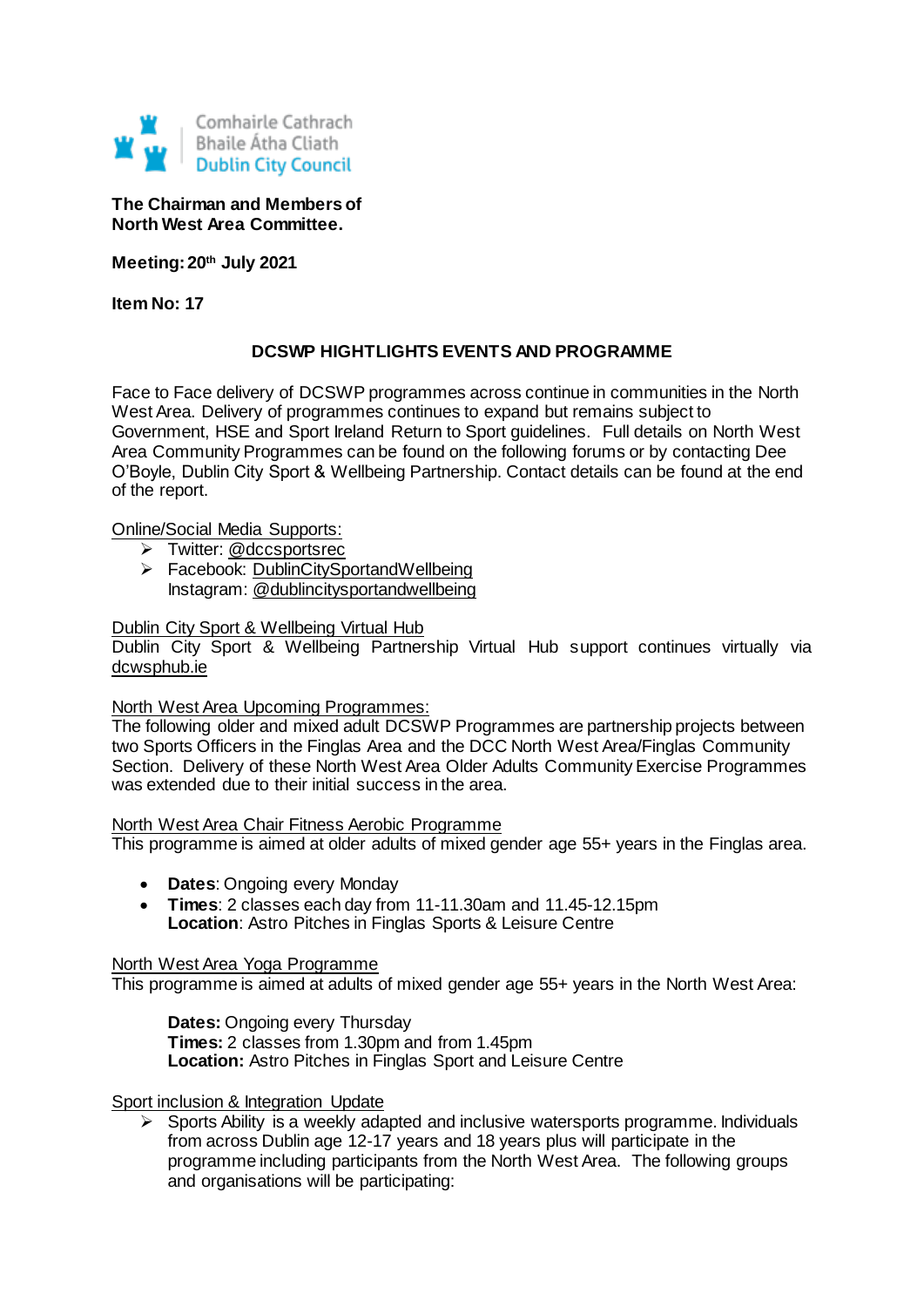- CRC Raheny/Clontarf
- St. Michaels House
- Vision Sports Ireland
- St. John of Gods
- Brothers of Charity, St. Vincent's Centre,
- CDETB
- NLN: National Learning Network
- Down Syndrome Dublin

**Date/time and location:** Ongoing**.** Tuesdays East Wall Watersports Centre and Ballyfermot Youth Services Adventure Centres . Times TBC. The estimated number of programme participants (per session) is 6 participants.

- The Sports Ability Adapted Rowing Programme is delivered in Islandbridge Municipal Rowing Centre. Individuals with Disabilities from across Dublin age 18 + years will participate in rowing including participants from the North West Area**.** The following groups and organisations will be participating:
- CRC
- St. John of Gods

**Date/time and location:** Ongoing**.** Thursdays, Rowing Centre, Islandbridge. Times TBC.

 $\triangleright$  The Sports Ability Adapted Multi-sports is targeted at individuals with Autism from across the city age 18+ years.

**Date/time and location:** Ongoing. Tuesdays, Donaghmeade Park, Dublin 13.

 The Sports Ability Citywide 'Learn 2 Cycle' programme is aimed at individuals with physical disabilities, mental health difficulties, ethnic minority groups and women from the Travelling Community from across the city age 6 upwards. SIIO's are delivering this programme in conjunction with Cycling Ireland. Due to popular demand extra courses had to be facilitated. There remains a large waiting list for this course.

**Date/time and location:** Ongoing**.** Tuesdays 1.30- 2.15pm(Disability), 2.30pm-3.15pm(ethnic minority group), 4pm-4.45pm (Disability) Wednesdays 11am-11.45am, (Travelling community)

 $\triangleright$  Other highlights include the ongoing online Sports Ability Education & Training in partnership with CARA and upcoming Tennis adaptability programmes.

### Co-Funded Officer Update

- Athletics Officers continue to deliver summer camps and support the Marathon Families Programme. Upcoming highlights for September include delivery of the Annual Marathon Kids School Programme
- Cricket Schoolyard, Olympic and Dublin Festival of Sport sessions continue on a citywide basis over the next period
- The FAI Late Night Leagues continue in the North West Area (Ballymun) in July/August every Friday aimed at boys age 14-16 years. Club Development also continues over the next period in the North West Area. The Development Programmes include the delivery of Child Safeguarding 1, 2 and 3 courses. The FAI North West Development Officer has engaged with Auxiliary staff from the area to cover the number of programs being delivered over the summer period.